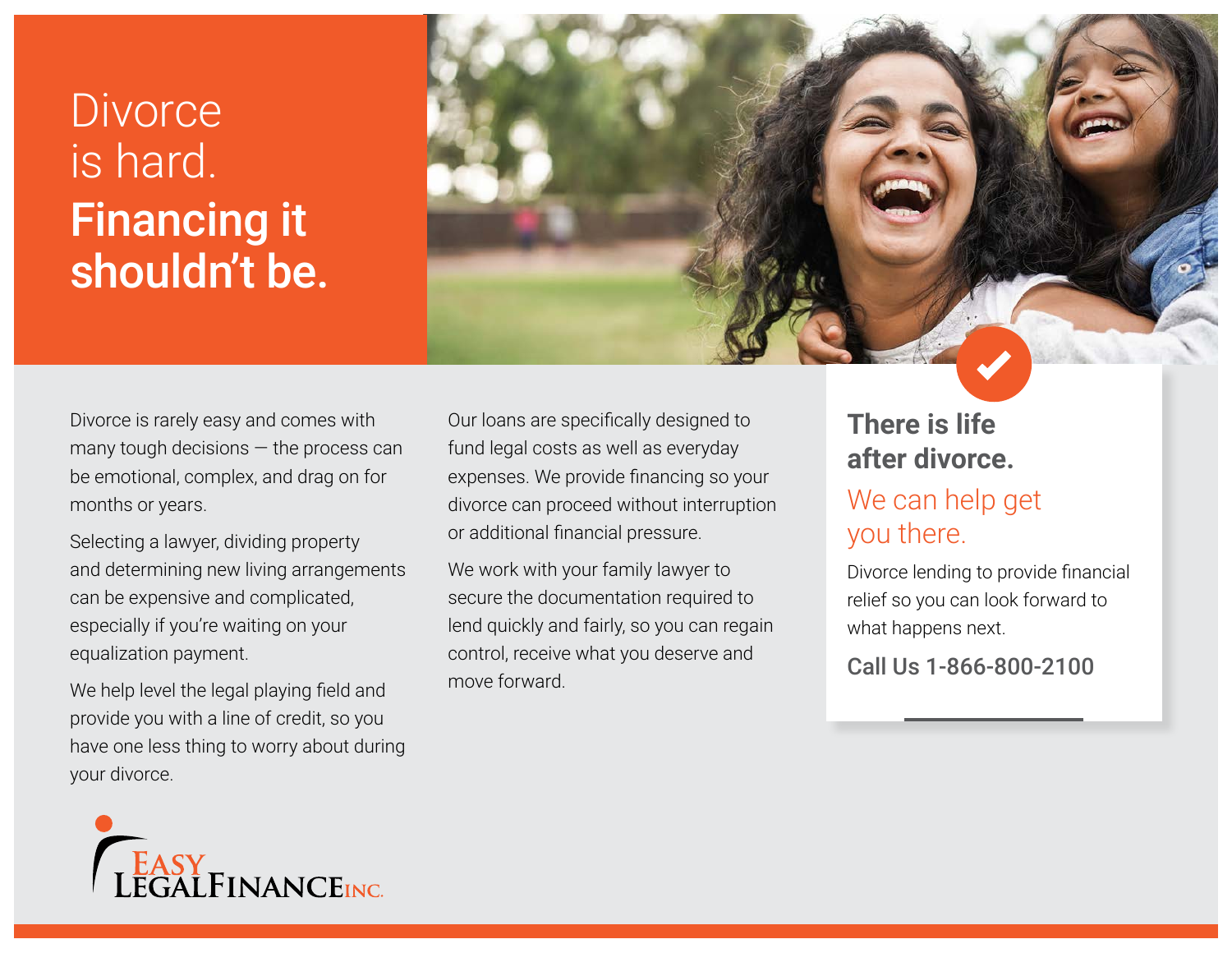

# There is life after divorce. **We can help get you there.**

After seven years of marriage, Emma and Christopher are separating. Christopher owns a small business and Emma stays home to care for the couple's young children.

The assets  $-$  including the matrimonial home and RRSPs are all in Christopher's name.



Based on Ontario's equalization formula, the married partner with the higher net family property (NFP) owes the other partner half of the difference between the NFPs. This amount is the equalization payment.

- Christopher's net family property: \$3 million
- Emma's net family property: \$0
- Christopher owes Emma an equalization payment of \$1.5 million

Emma will take a loan of \$50,000 to pay her legal fees with a reserve for living/moving expenses. Her situation is perfect for a Divorce Loan because:

- She has engaged a lawyer
- The lawyers have a clear idea of each side's assets and debts
- The equalization Emma is to receive can support the loan

With a Divorce Loan from Easy Legal Finance, Emma can cover her legal fees and everyday expenses while waiting for her equalization payment — without borrowing money from family or dipping into her retirement funds. Once Emma receives her share of the net family property, she pays back her loan to Easy Legal and is ready for her next adventure.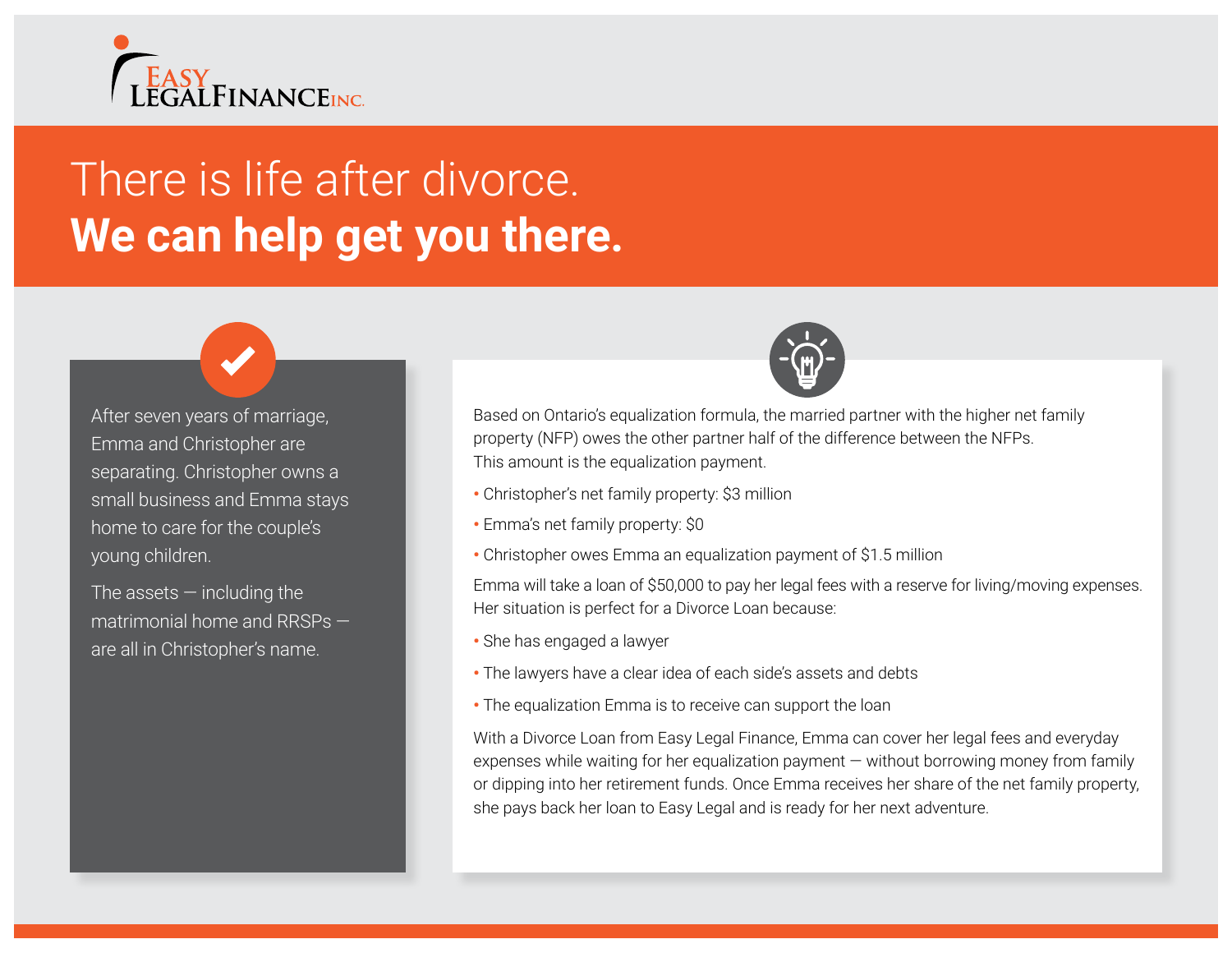

# **Will our loans work for you?**

## **Key loan details**

- No hidden fees
- Easy application process we work with your lawyer
- Experienced family lawyer adjudicators that understand the process
- No payments until equalization, or three years
- Greatly reduced tax cost compared to withdrawing funds from personal investments, especially RRSPs
- Ability to borrow more if necessary
- Your business finances need not be affected





Our loans are specifically designed to fund legal costs — whether it's mediation, arbitration, collaborative law or court proceedings — as well as everyday expenses. We provide funds so your divorce can proceed without interruption or additional financial pressure.

## **A Divorce Loan is ideal for scenarios involving:**

- Income inequality (one spouse does not work)
- Self-employment or entrepreneur
- Equity tied up in marital home
- Funds locked into retirement accounts
- Limited access to loans from family or friends
- Funding specialists such as private investigators, forensic accountants, to advance your file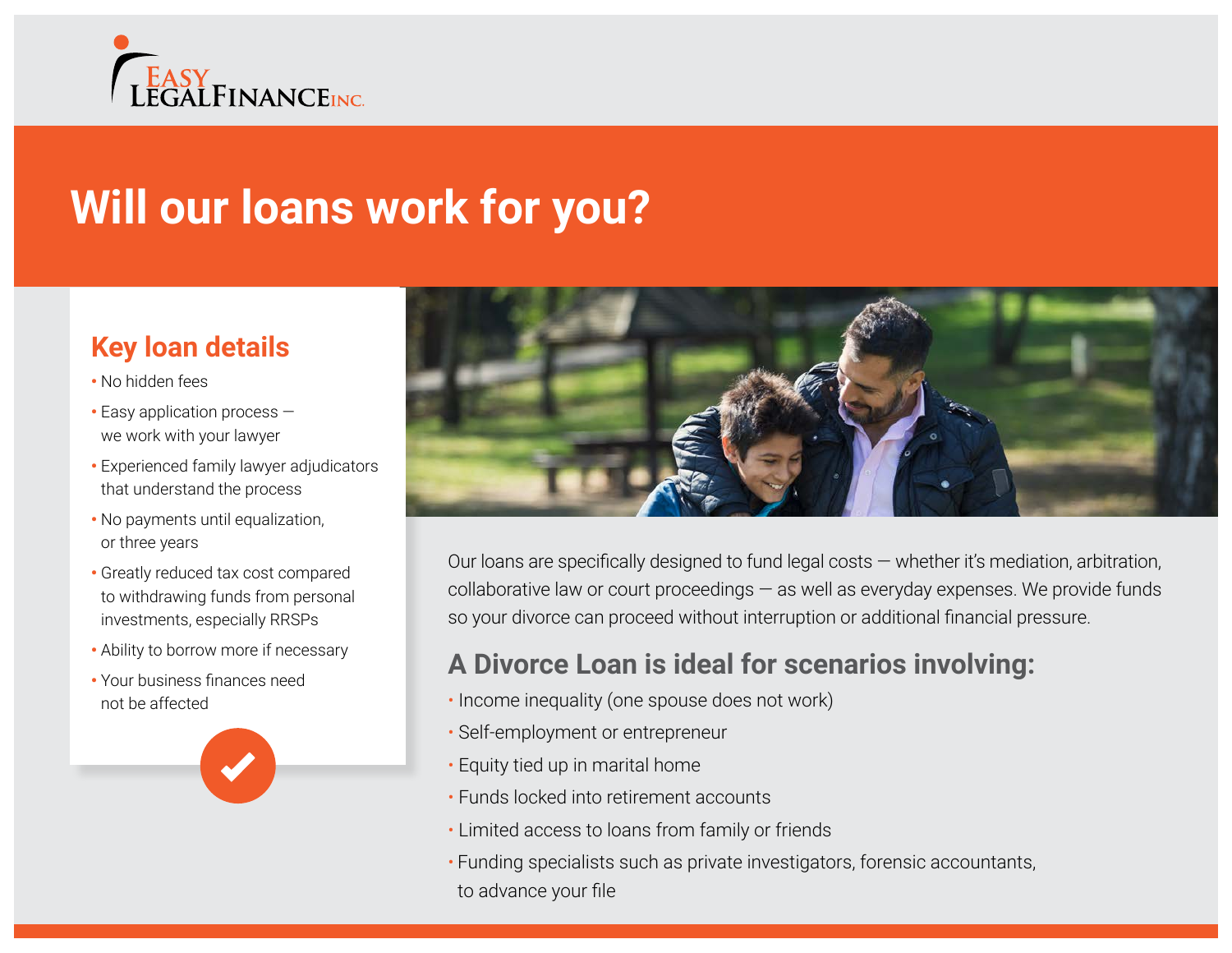

# **Our application process**  in four easy steps



## **Loan application**

Fill out our loan application online. Our client service representatives will call you to review your unique situation and collect more information. Once you sign off on the application it allows us to speak with your lawyer and secure the information we need to move forward.

# **Your lawyer provides documentation**

Your lawyer provides us with information and documentation regarding your file.



### **Review**

Our Divorce Loan Adjudicator assesses the file to evaluate the claim utilizing supporting documentation, applying relevant legislation and their professional experience to determine the appropriate loan solution. If more information is needed, we'll be in touch.



## **Approval and transfer of funds**

Once approved, you and your lawyer sign the loan documents, and we e-transfer the funds to your preferred financial institution for personal expenses or your lawyer for legal fees.